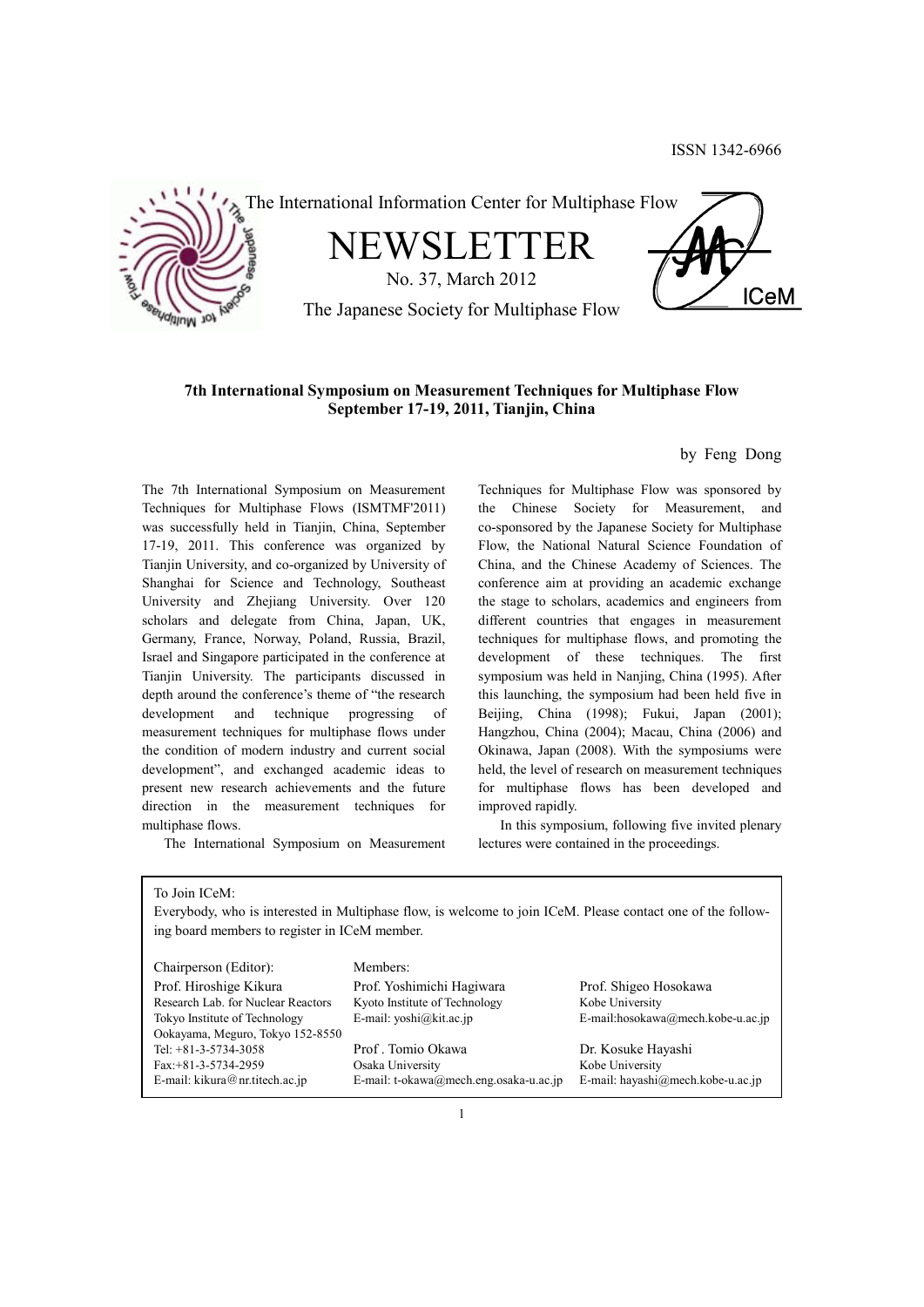- $\Diamond$  Prof. Koji OKAMOTO (The University of Tokyo, Japan): Multi-phase Flow Quantitative Visualization for Verification and Validation.
- $\Diamond$  Prof. Xiaoshu CAI (University of Shanghai for Science and Technology, China): Recent Progress on In-line Measurement Techniques for Particulate Two-phase Flow.
- $\Diamond$  Prof. Yong YAN (University of Kent, UK): Recent Advances in Flow Sensors and Instrumentation for Coal Fired Power Plant Optimization.
- $\Diamond$  Prof. Mao YE (Dalian Institute of Chemical Physics, Chinese Academy of Sciences): Two-Phase Flow Measurement Techniques in Industrial Solid-Gas Catalytic Processes: Current Applications and Future Perspectives.
- $\Diamond$  Prof. Ningde JIN (Tianjin University, China): Flow Pattern, Water Holdup, and Local Flow Characteristics Measurements in Horizontal Oil-Water Two-Phase Flow Pipes.

The major topics of the conference include:

 $\Diamond$  PIV (Particle Image Velocimetry), impedance; electromagnetic, electrostatic, optical & lase, pressure etc. new methods and techniques;

- $\Diamond$  Intelligent measurement instruments, devices and information processing;
- $\Diamond$  Process tomography and flow visualization;
- $\Diamond$  Multiphase flow models, heat & mass transfer;
- $\Diamond$  Bubbles, droplets, particle and flow patterns;
- $\Diamond$  Measurement and characteristic analysis of micro multiphase flows
- $\diamond$  Other measurement methods of multiphase systems.

 There are 90 selected papers presented in 14 sessions of the ISMTMF 2011 respectively.

 The success of the conference will promote the development of measurement techniques for multiphase flows immensely. The next conference (8th International Symposium on Measurement Techniques for Multiphase Flows) will be held in Guangzhou, China, in 2013.

Prof. Feng Dong Tianjin Key Laboratory of Process Measurement and Control, Tianjin University, China E-mail: fdong@tju.edu.cn

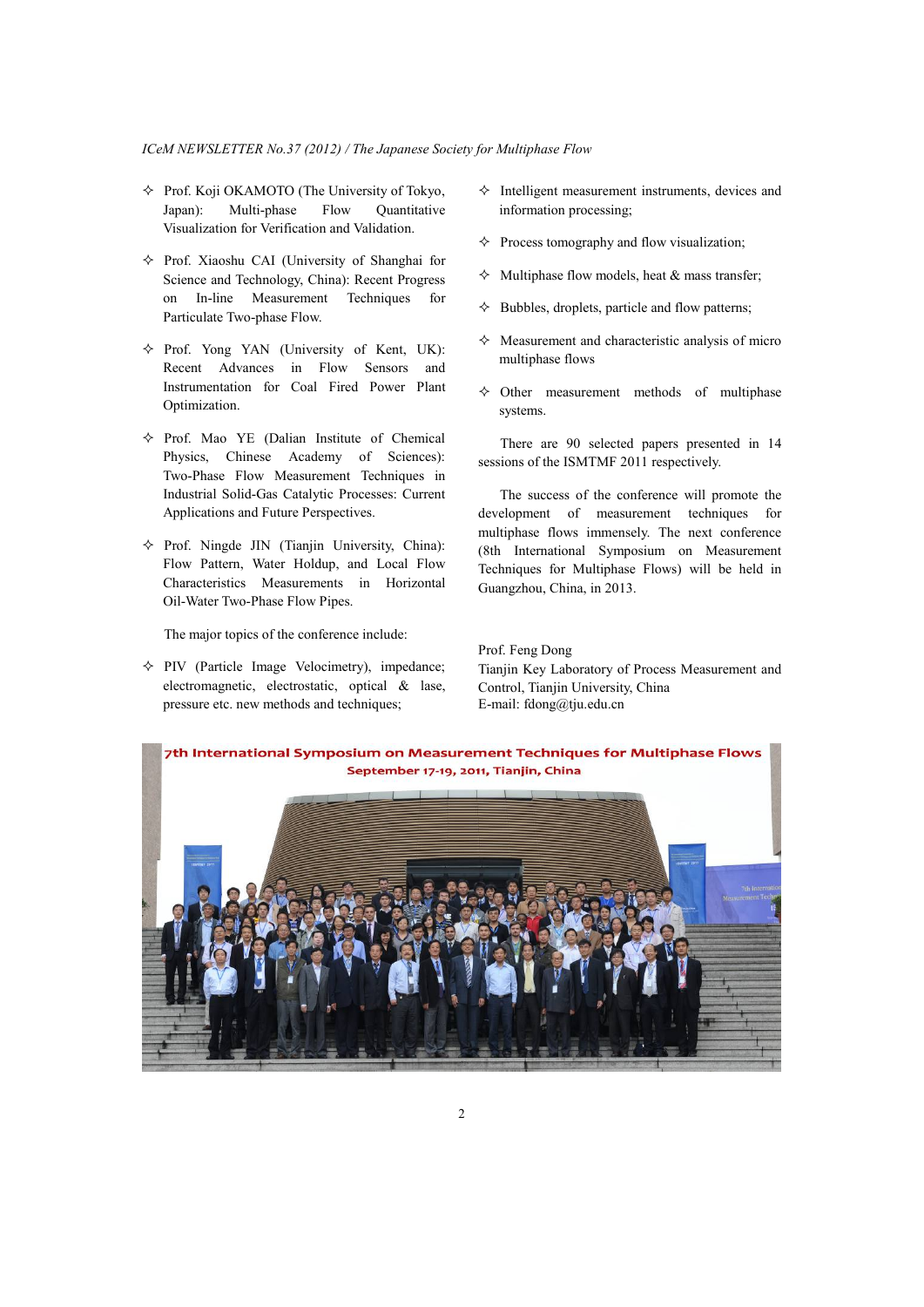## **Fourteenth International Topical Meeting on Nuclear Reactor Thermal hydraulics, NURETH-14 September 25-29, 2011, Toronto, Ontario, Canada**

by Jovica Riznic

The fourteenth International Topical Meeting on Nuclear reactor Thermal hydraulics (NURETH-14), with the theme "Helping the Environment with Advances in Thermal Hydraulics" was held at the Hilton Toronto Hotel in Toronto, Canada from September 25 to 29, 2011. Taking place at the same time and venue there were number of embedded progress review and topical meetings of international collaborative research projects, programmes and working groups under the umbrella of the International Atomic Energy Agency (IAEA), the Organization for Economic Cooperation and Development (OECD) and several professional associations and consortia. Among others, those include Supercritical Water Cooled Reactors, OECD Thermal hydraulics Benchmarks, Thermal hydraulics Activities in the Consortium for Advanced Simulation of LWRs (CASL), TOPFLOW-Pressurized Thermal Shock experimental program, IAEA Session on Benchmark Analyses of Sodium Natural Convection in the Upper Plenum of the Monju Reactor Vessel, OECD NEA Session on Analysis and Management of Accidents (Best-Estimate Methods and Uncertainty Evaluation-BEMUSE, CFD Studies, Severe Accidents), etc. Two professional development workshops were also held in conjunction with the NURETH-14: BEPU (Best Estimate code and Plus Uncertainty) methodology, and the Third OECD NRC Workshop on Benchmark Based on NUPEC Sub-Channel and Bundle Tests (PSBT). Combined, the NURETH-14 offered more than 100 plenary and technical sessions, panels, keynote lectures, workshops and complementary events. The meeting was organized by the Canadian Nuclear Society in cooperation with the Thermal Hydraulics Division of the American Nuclear Society, IAEA and OECD Nuclear Energy Agency (NEA).

 The presentations over the four and half day conference program followed this list of technical tracks. Some of the titles actually indicate session or related event titles: Two-Phase Flow and Heat Transfer Fundamentals; Code Developments and

Applications; Severe Accidents and Fires; Advanced Code Developments; Operation and Safety of Existing Reactors; Instrumentation, Measurement Techniques and Testing; Advanced Reactors Thermal hydraulics; Waste Management Thermal hydraulics; Thermal hydraulics of Non-Electricity Generating Nuclear Equipment; Special Topics (Organized Sessions) including: Thermal hydraulics and Structural Integrity in Connection to Aging and Life Extension; -BEPU (Best Estimate code Plus Uncertainty) Method, CSAU, Statistical Methods; Study of Pressurized Thermal Shock; OECD session on Thermal hydraulic Benchmarks; OECD/NEA session on Analysis and Management of Accidents (BE-MUSE, CFD Studies); IAEA session on Benchmark Analyses of Sodium Natural Convection in the Upper Plenum of the Monju Reactor Vessel; Westinghouse session on Full Spectrum LOCA – A Realistic LOCA Evaluation Model Applicable to the Full Range of Break Sizes using WCOBRA/TRAC-TF2 Code; -Development, Assessment and Applications of TRACE Mini-Symposium on Flow Induced Vibration in Nuclear Components; Mini-Symposium on Thermal hydraulics of Non-Unity Prandtl Number Flows; Mini-Symposium on Pressure Surges in Nuclear Power Plants; Thermal hydraulics Activities in the Consortium for Advanced Simulation of LWRs (CASL).

 Social and networking events offered at the meeting include a welcome reception, luncheons and a banquet with entertainment provided by Dr Masanori Naitoh of the Institute of Applied Energy. Excursions for accompanying guests of meeting attendees included a city sightseeing and CN Tower tours and a visit to Niagara Falls as well. At the conference banquet, special awards were presented to the NURETH-14 Outstanding Reviewers who helped the Technical Program Committee with papers reviews. The Outstanding Reviewer Awards were presented to Dr Stephen Bajorek of US NRC, Professor Martin Rohde of the Delft University of Technology, Professor Jianqiang Shan of Xiao Jiaotong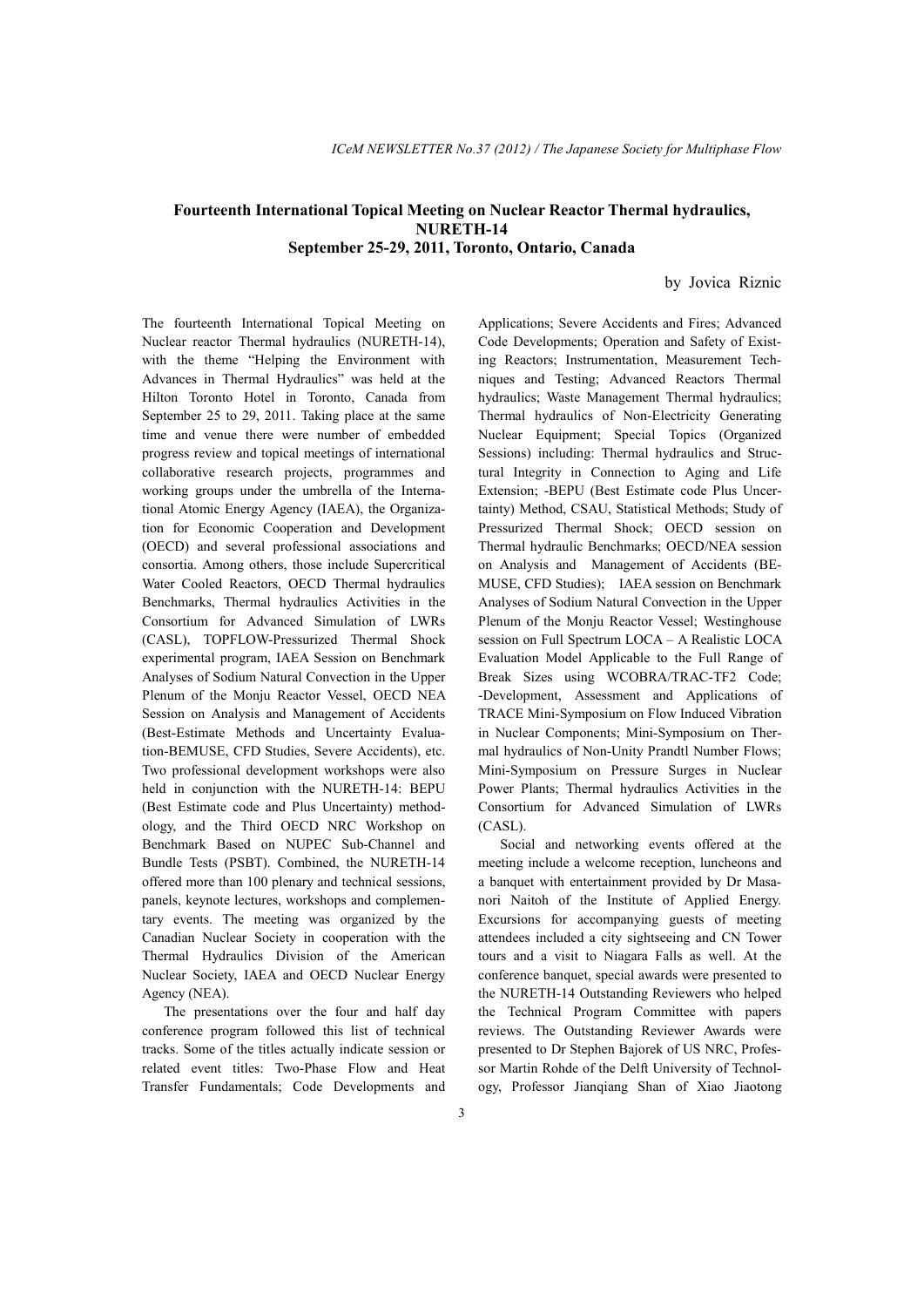University and Dr Slavko Vasic of the CNSC. The Most Valuable Reviewer Award went to Dr Michio Murase of the Institute of Nuclear Safety Systems.

 There were 460 registrants from 32 countries attending the meeting, of which approximately 95 were students. More than 430 technical papers, out of 650 abstracts and 540 draft manuscripts were selected for presentation during the five days of conference. The conference opening included plenary lectures given by Professor Mamoru Ishii of Purdue University, the NURETH-14 Honorary Chair, and Dr Dominique Bestion of Commisariat a l'Energie Atomique. The topical Panel sessions addressed Lessons Learned from the Fukushima Accident, Issues and Future Directions of Thermal Hydraulic Research, and Development and Global Cooperation in Nuclear Education and Research. The proceedings of full-length papers were published on a DVD-ROM that was distributed to registrants at the meeting. Full details of the NURETH-14 conference program and the proceedings can be found at the conference website http://nureth14.org.

Jovica R Riznic Canadian Nuclear Safety Commission E-mail: jovica.riznic@cnsc-ccsn,gc.ca

| President                         | M. Sadatomi (Kumamoto University)                        |
|-----------------------------------|----------------------------------------------------------|
| <b>Vice Presidents</b>            | H. Akimoto (JAEA)                                        |
|                                   | A. Tomiyama (Kobe University)                            |
|                                   | Y. Koizumi (Shinshu University)                          |
| Chair of Informatics Division     |                                                          |
|                                   | H. Kikura (Tokyo Institute of Technology)                |
| Chair of Planning Division        |                                                          |
|                                   | Y. Saito (Kyoto University)                              |
|                                   | Chair of International Intercourse Division              |
|                                   | T. Okawa (Osaka University)                              |
| Chair of General Affairs Division |                                                          |
|                                   | A. Kawahara (Kumamoto University)                        |
| Executive Office of JSMF:         |                                                          |
|                                   | Gakujyutu Shuppan Insatu Co.                             |
|                                   | 2-14-9 Kasugadenaka, Konohana-ku, Osaka, 554-0022, JAPAN |
|                                   | Tel: $+81-6-6466-1588$ Fax: $+81-6-6463-2522$            |
|                                   | E-mail: office@jsmf.gr.jp                                |
|                                   | WWW homepage: http://www.jsmf.gr.jp/                     |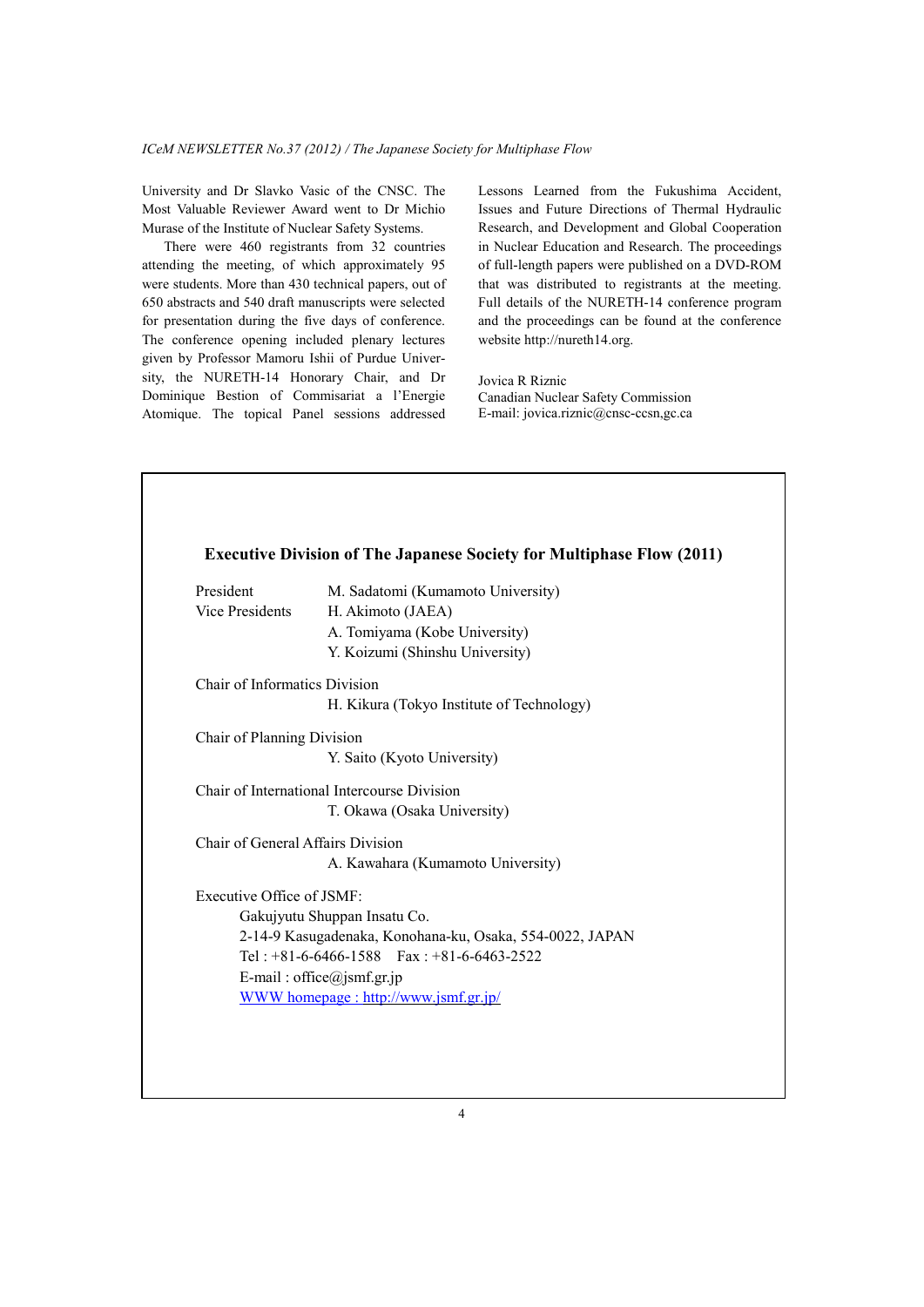## **Future Meetings**

Following list includes Conference Name, Place, Date and Contact.

**29th series of Short Courses on Modelling and Computation of Multiphase Flows** 

Zurich, Switzerland, February 13 - 17, 2012 E-mail: shortcourse@lke.mavt.ethz.ch http://www.lke.mavt.ethz.ch/shortcourse/

### **3rd ASME Nanoscale Heat and Mass Transfer International Conference (MNHMT2012)**

Atlanta, Georgia, March 3 - 6, 2012 Lee Hawkins Program Manager Knowledge & Community Sector ASME International Three Park Avenue, MS 23S1, New York, NY 10016 Tel/Fax: 972-414-3260, 972-414-3268 E-mail: hawkinsl@asme.org http://www.asmeconferences.org/MNHMT2012/

### **8th KSME-JSME Thermal and Fluids Engineering Conference (TFEC8)**

Incheon, Korea, March 18 - 21, 2012 Professor Yong Tae Kang, Secretary General Department of Mechanical Engineering, Kyung Hee University E-mail: ytkang@khu.ac.kr Tel/Fax: +82-31-201-2990/+82-31-202-3682; Associate Professor Yutaka Tabe, Secretary General Graduate School of Engineering, Hokkaido University E-mail: tabe@eng.hokudai.ac.jp Tel/Fax: +81-11-706-6381/+81-11-706-7889 http://www.tfec8.org/

### **11th World Filtration Congress (WFC11)**

Graz, Austria, April 14 - 18, 2012 Prof. Wilhelm Höflinger Vienna University of Technology Prof. Gerd Mauschitz, Vienna University of Technology E-mail: info@wfc11.at http://www.wfc11.at

#### **11th International Hydrocolloids Conference**

Indiana, USA, May 14 - 18, 2012 Publishing Content Coordinator: Margaret Zhao Tel: +86-10-85208826 E-mail: content-hydrocolloids12@elsevier.com http://www.international-hydrocolloids-conference.com/ **24th Annual Conference of the Institute for Liquid Atomization and Spray Systems: North and South America (ILASS-Americas 2012)**  San Antonio, Texas, USA, May 20 - 23, 2012 Technical Program Chair: Dr. Mario Trujillo Department of Mechanical Engineering Engine Research Center, University of Wisconsin 2043 Mechanical Engineering Building 1513 University Avenue 53706 Tex/Fax: 814-321-6690/608-265-2316 E-mail: mtrujillo@wisc.edu Meeting Arrangements Coordinator and Exhibits Chair: Charles W. Lipp Lake Innovation LLC, P.O. Box 3596 Lake Jackson, TX 77566 Tel: 979-266-9419 E-mail: Charles.lipp@lakeinnovation.com http://www.ilass.org/2012/

### **8th ECI International Conference on Boiling and Condensation Heat Transfer**

Lausanne, Switzerland, June 3 - 7, 2012 Conference Director Prof. John R. Thome Laboratory of Heat and Mass Transfer (LTCM), École Polytechnique Fédérale de Lausanne (EPFL), CH-1015 Lausanne. Switzerland Tel/Fax: (+41 21) 693 59 81/82/(+41 21) 693 59 60 E-mail: john.thome@epfl.ch Conference Secretary Dr. Navid Borhani Laboratory of Heat and Mass Transfer (LTCM), École Polytechnique Fédérale de Lausanne (EPFL), CH-1015 Lausanne. Switzerland Tel/Fax: (+41 21) 693 35 03/(+41 21) 693 59 60 E-mail: navid.borhani@epfl.ch http://boiling2012.epfl.ch/

### **Japan-US Seminar on Two-Phase Flow Dynamics**

Tokyo, Japan, June 7 - 12, 2012 Co-organizer: Professor Tomoji Takamasa, Faculty of Marine Technology, Tokyo University of Marine Science and Technology, 2-1-6, Etchujima, Koto-ku, Tokyo, 135-8533, Japan Tel/Fax: +81 (3) 5245 7406/+81 (3) 5245 7410 E-mail: takamasa@kaiyodai.ac.jp Professor Masahiro Kawaji Mechanical and Chemical Engineering, The City College of New York, The Energy Institute, The City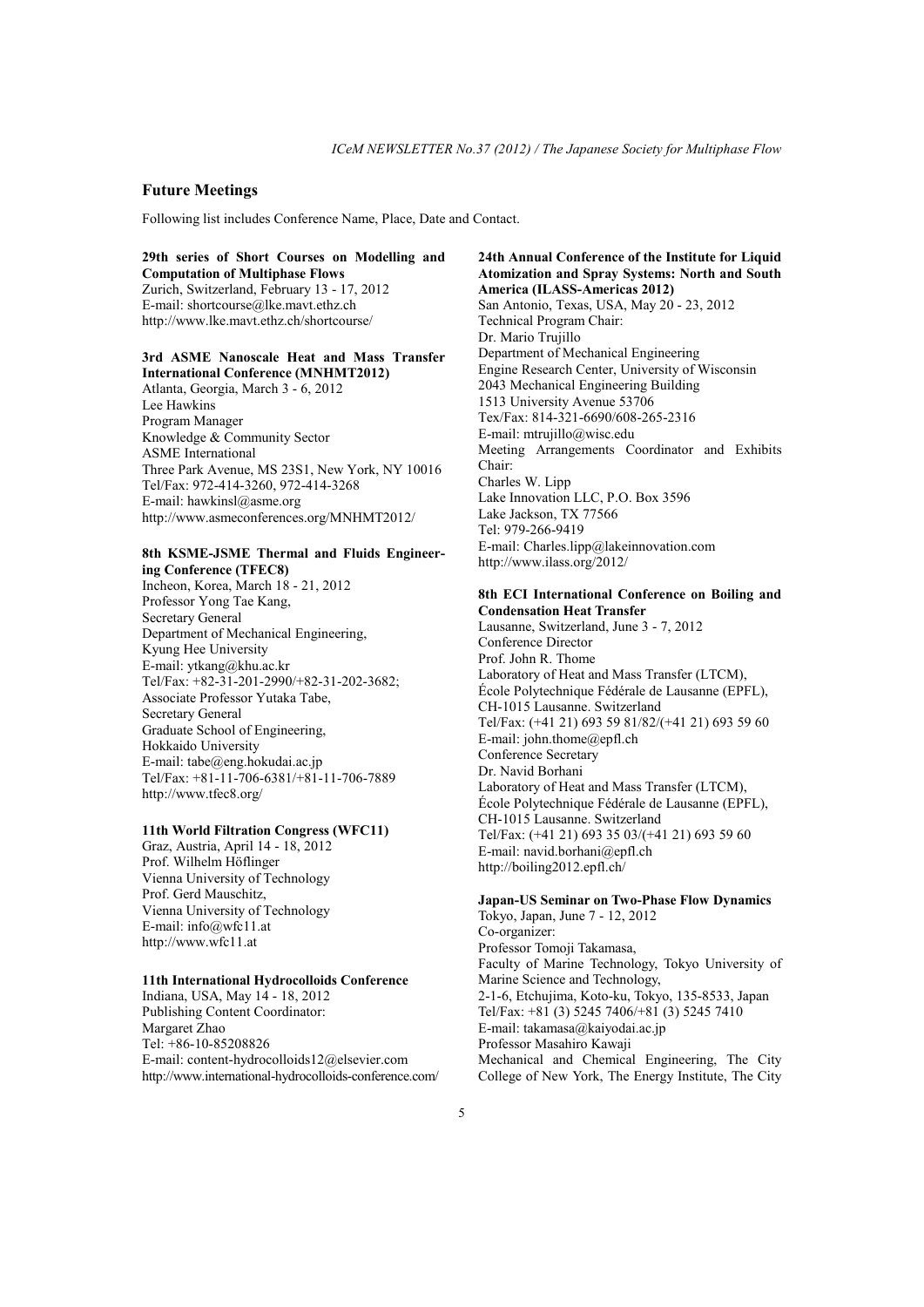University of New York, Steinman Hall, Rm. 241, 140th St & Convent Ave, New York, NY 10031 Tel/Fax: +1 (212) 650 8584+1 (212) 650 8013 E-mail: kawaji@me.ccny.cuny.edu http://www2.kaiyodai.ac.jp/~takamasa/J-US2012/

### **2012 ANS Annual Meeting**

Chicago, USA, June 24 - 28, 2012 General Chair: Amir Shahkarami (Senior VP, Exelon Generation) Program Chair: Ray Klann (Argonne National Laboratory) http://www.new.ans.org/meetings/c\_1

## **9th International Conference on Advances in Fluid Mechanics 2012**

Split, Croatia, June 26 - 28, 2012 Conference Secretariat: Irene Moreno Millan Wessex Institute of Technology Ashurst Lodge, Ashurst Southampton, SO40 7AA Tel/Fax: 44 (0) 238 0293223/44 (0) 238 0292853 E-mail: imoreno@wessex.ac.uk http://www.wessex.ac.uk/12-conferences/afm-2012.html

## **Advances in Computational Heat Transfer (CHT-12)**

Bath, England, July 1 - 6, 2012 Symposium Co-Chairs: Dr. D. A. S. Rees Dept. of Mechanical Eng'ing, University of Bath Tel/Fax: +44 1225 38 6775/+44 1225 38 6928 E-mail: D.A.S.Rees@bath.ac.uk Em. Professor Graham de Vahl Davis School of Mech. and Manuf. Eng'ing The University of New South Wales Tel/Fax: +61 2 9327 5706/+61 2 9327 5710 E-mail: g.devahldavis@unsw.edu.au ICHMT Secretary-General: Professor Faruk Arinç Mechanical Engineering Department Middle East Technical University 06531 Ankara, Turkey Tel/Fax: +90 312 210 5214/+90 312 210 1429 E-mail: farinc@ichmt.org http://www.ichmt.org/cht-12/

## **5th Asian Particle Technology Symposium (APT2012)**

Singapore, July 2-5, 2012 Conference Secretariat: Professional Activities Centre Faculty of Engineering National University of Singapore Tel/Fax: +65 6516 5113/+65 6874 5097 E-mail: APT2012@nus.edu.sg http://www.apt2012.org

## **ASME 2012 Heat Transfer, Fluids Engineering, & Nanochannels, Microchannels, and Minichannels Conferences**

**ASME 2012 Fluids Engineering Division Summer Meeting** 

**ASME 2012 Summer Heat Transfer Conference**  Puerto Rico, USA, July 8 - 12, 2012 http://www.asmeconferences.org/HTFNMM2012/ http://www.asmeconferences.org/FEDSM2012/ http://www.asmeconferences.org/HT2012/

#### **20th International Conference on Nuclear Engineering collocated with the ASME 2012 Power Conference (ICONE20)**

Anaheim, CA, USA, July 30 - August 3, 2012 Secretary/Controller: Mr. James Wieters SCE&G VC Sumer Nuclear Station Jenkinsville, SC E-mail: jwieters@scana.com https://www.asmeconferences.org/ICONE20POWER 2012/index.cfm

## **16th International Symposium on Application of Laser Techniques to Fluid Dynamics**

Lisbon, Portugal, July 9-12, 2012 Symposium Assistant, scientific program and exhibition Vânia Silvério Tel/Fax: +351 21 841 97 24/+351 21 849 61 56 E-mail: llaser@dem.ist.utl.pt http://ltces.dem.ist.utl.pt/lxlaser/lxlaser2012/

### **8th International Conference on Modeling and Diagnostics for Advanced Engine Systems (CO-MODIA 2012)**

Fukuoka, Japan, July 23 - 26, 2012 Technical Committee, Chairperson: Eiji Tomita, Professor Tel/Fax: +81-86-251-8049/+81-86-251-8266 comodia2012\_tech@power.mech.okayama-u.ac.jp Secretary: Toshiaki Kitagawa, Professor Tel/Fax: +81-86-251-8235/+81-86-251-8266 comodia2012\_tech@power.mech.okayama-u.ac.jp http://www.jsme.or.jp/esd/comodia/comodia2012/

## **15th International Symposium on Flow Visualization (ISFV15)**

Minsk, Belarus, July 25 - 28, 2012 Contact: Prof. Nikita Fomin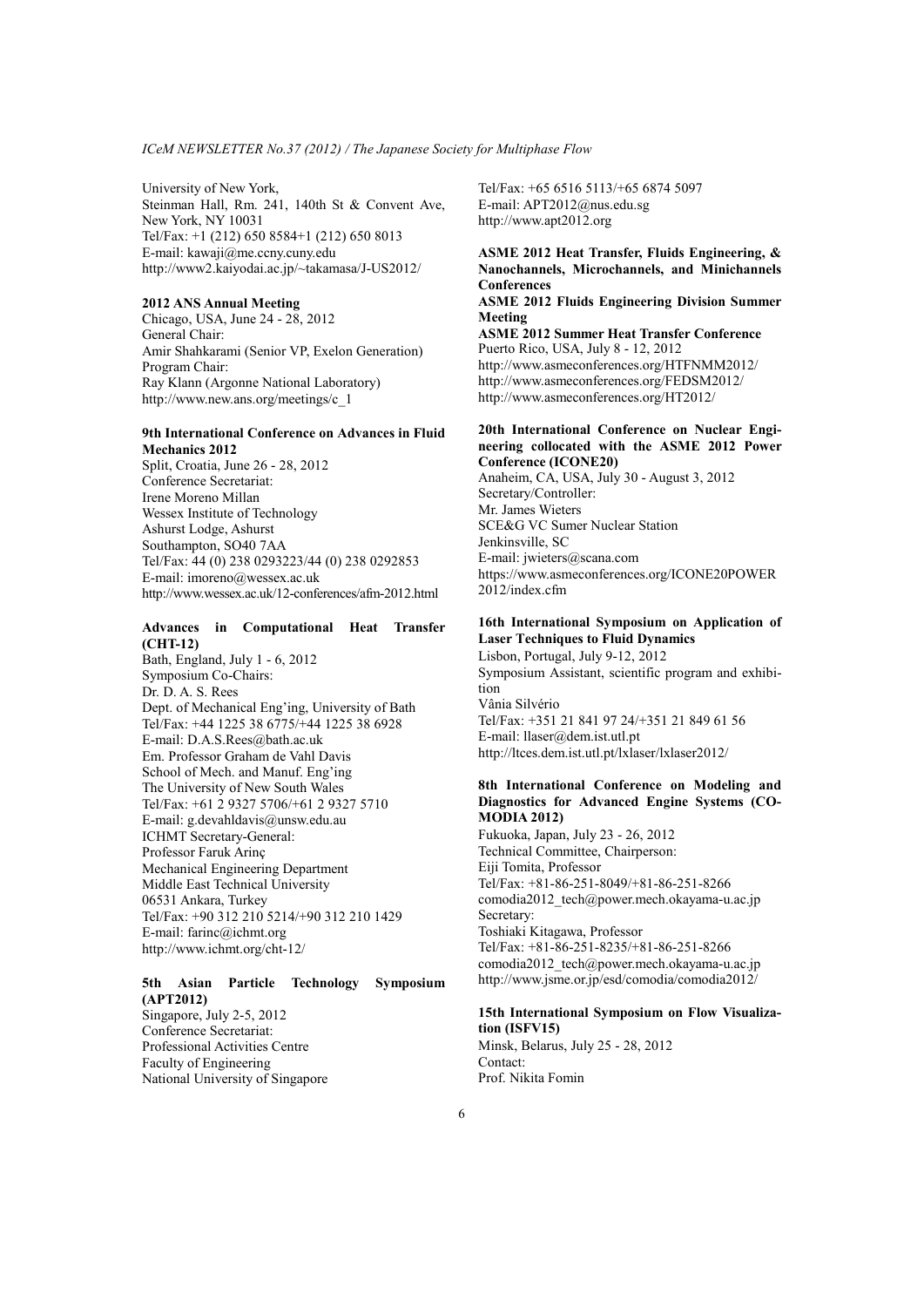ISFV15 Chairman Tel/Fax: +375 172 84 13 53/+375 172 92 25 13 E-mail: fomin@hmti.ac.by Dr. Oleg Penyazkov ISFV15 Co-Chairman Tel/Fax: +375 172 84 21 36 E-mail: penyaz@dnp.itmo.by Ms Olga Meleeva ISFV15 Secretary Mobile: +375 292 60 80 82 E-mail: isfv15@hmti.ac.by http://www.isfv15.com/

#### **8th International Symposium on Cavitation (CAV2012)**

Singapore, August 14 - 16, 2012 Tel: +65 6338 2321 General conference matters: 8thcav2012@gmail.com Sponsor matters: casey ang@sparkplanners.com.sg Payment matters: cav2012@ntu.edu.sg http://cav2012.sg/index.html

## **23rd International Congress of Theoretical and Applied Mechanics (ICTAM2012)**

Beijing, China, August 19-24, 2012 ICTAM2012 Secretariat: The Chinese Society of Theoretical and Applied Mechanics 15 Beisihuanxi Road Beijing 100190, China Fax: +86 10 62559588 E-mail: ictam2012@cstam.org.cn http://www.ictam2012.org/

### **12th International Conference on Liquid Atomization and Spray Systems (ICLASS 2012)**

Heidelberg, Germany, September 2 - 6, 2012 General information: E-mail: info@iclass2012.org Local Arrangements and Scientific Program: Eva Gutheil Interdisciplinary Center for Scientific Computing Heidelberg University, Heidelberg, Germany Tel/Fax: +49(0)6221-54-6114/+49(0)6221-54-6111 E-mail: gutheil@uni-hd.de Scientific Program and Exhibition: Cam Tropea Center for Smart Interfaces TU Darmstadt, Darmstadt, Germany Tel/Fax: +49(0)6151-16-6610/+49(0)6151-16-2048 E-mail: ctropea@sla.tu-darmstadt.de http://iclass2012.org/

#### **6th European-Japanese Two-Phase Flow Group Meeting**

Kumamoto, Japan, September 23 - 28, 2012 Prof. Michio Sadatomi Dept. of Mechanical System Engineering Kumamoto University E-mail: sadatomi@mech.kumamoto-u.ac.jp

## **7th International Symposium on Turbulence, Heat and Mass Transfer**

Palermo, Italy, September 24 - 27, 2012 Organizing Secretary: Domenico Borello, Ph.D. E-mail: thmt12@thmt-12.org http://www.thmt-12.org/

### **2012 AIChE Annual Meeting**

Pittsburgh, USA, Octorber 28 - Nobemver 2, 2012 Annual Meeting Program Chair: Lorenz T. Biegler Department of Chemical Engineering Carnegie Mellon University Pittsburgh, PA 15213 Tel/Fax: 412-268-2232/412-268-7139 E-mail: 2012Annual@aiche.org http://www.aiche.org/Conferences/AnnualMeeting/in dex.aspx

#### **2012 ANS Winter Meeting and Nuclear Technology Expo**

San Diego, CA, USA, November 11 - 15, 2012 http://www.new.ans.org/meetings/c\_1

--------------- 2013 ---------------

**International Conference on Multiphase Flow 2013 (ICMF2013)** Jeju, Korea, May 26 - 31, 2013

### **2013 ANS Annual Meeting**

Atlanta, USA, June 16 - 20, 2013 http://www.new.ans.org/meetings/c\_1

### **8th World Conference on Experimental Heat Transfer, Fluid Mechanics and Thermodynamics (ExHFT8)** Lisbon, Portugal, June 24 - 27, 2013

**8th International Symposium on Turbulence and Shear Flow Phenomena**  Poitiers, France, August 28 - 30, 2013

## **2013 ANS Winter Meeting and Nuclear Technology Expo**

Washington DC, USA, November 10 - 14, 2013 http://www.new.ans.org/meetings/c\_1